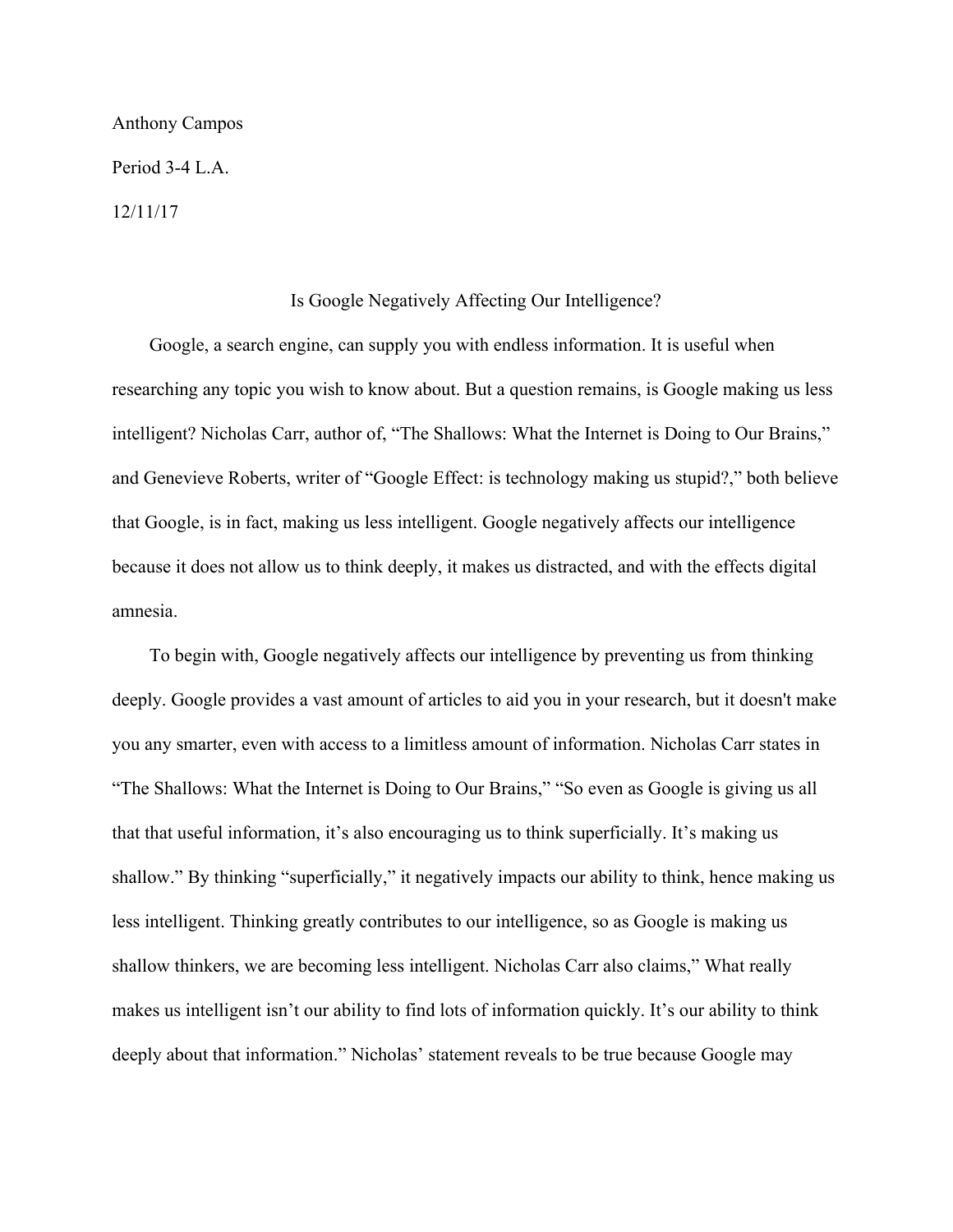provide us with a lot of information, but what really determines our intelligence is our ability to analyze the information given to us. If you are not able to deeply analyze information from Google, the less likely you will retain that information. But as Nicholas had stated previously, Google makes us think "superficially." This does not allow us to deeply analyze that information which therefore, does not make us smarter.

 Moreover, Google negatively affects our intelligence because of the effects of digital amnesia. Genevieve Roberts states in the article "Google Effect: is technology making us stupid?," "... the internet simply changes the way we handle and store information, so the 'Google Effect' makes us good at remembering where to find a given bit of information, but not necessarily what the information was." Knowing what the information is about, is critical in the learning process. Knowing where to find the information you read previously wouldn't make you smarter, whereas knowing the meaning of the information will actually positively affect your intelligence. Genevieve stated that the "Google Effect," which is digital amnesia, changes our learning process. We are becoming better at remembering where we found information on Google, rather than knowing what the information meant. Genevieve also informs, "The Kaspersky Lab concludes we don't commit data to memory because of the 'Google Effect' -we're safe in knowledge that answers are just a click away, and are happy to treat the web like an extension to our own memory." According to Genevieve, we don't learn from the information we find on Google. Instead, we perceive the internet as being a place where we could always go back to find answers.

 To add on, Google negatively affects our intelligence because it makes us distracted. One such distraction are ads, which are meant to target us on Google. Nicholas Carr declares in "The